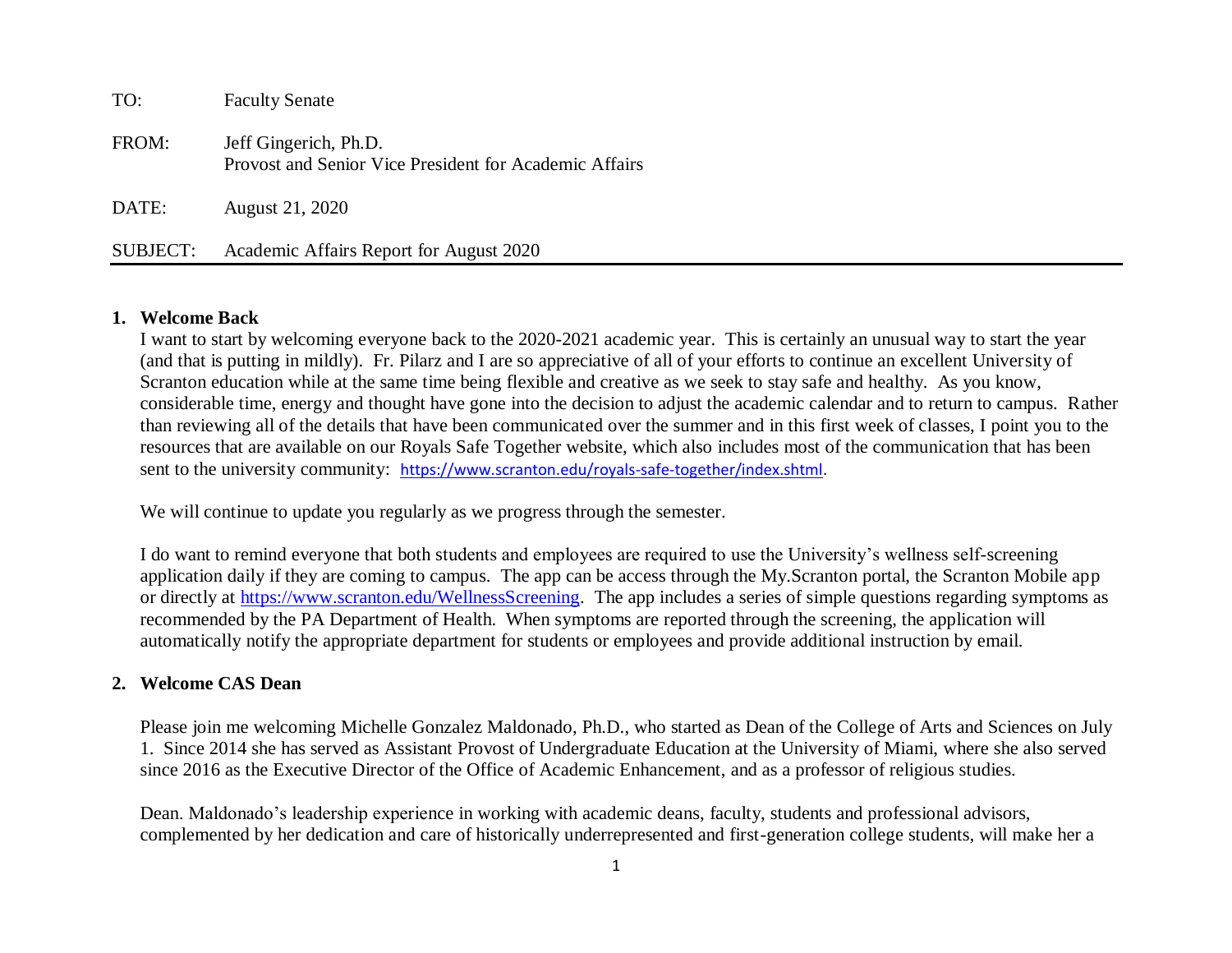great asset at Scranton. Additionally, her education and career display a deep appreciation for the Catholic and Jesuit mission that is central to our work together.

#### **3. Strategic Plan Update**

Amidst all of the short-term preparations for a fall semester opening amidst the COVID-19 spread, we continue the important long-term planning that is necessary through our strategic plan. The University Planning Committee (UPC) and President's Cabinet particularly worked throughout the summer to continue to seek and incorporate feedback from constituencies to refine the strategic planning draft, which continues to remain available in the my.scranton portal, News tab, University planning channel. The UPC will be meeting shortly to finalize this draft, and discuss implementation of the plan, which requires Board of Trustees approval. We hope to present the final draft to the Board on September 25.

## **4. Faculty Hiring**

Please join me in welcoming to the University 26 new faculty: one Professor, 23 Assistant Professors, one Faculty Specialist and one Visiting Assistant Professor. A virtual new faculty orientation session was held on August  $11<sup>th</sup>$  in conjunction with the CTLE. For a list of new faculty see Attachment 1.

In addition, 36 faculty specialists' contracts were renewed.

# **5. Fulbright Scholars and Visiting Faculty**

We are excited to have 5 Fulbright foreign language teaching assistants taking courses and teaching their native languages:

- Mr. Belal Elkurd: Palestine
- Ms. Cecilia Nuñez: Uruguay
- Ms. Rebekka Stein: Germany
- Ms. Chama Laassassy: Canada

We welcome back two former Fulbright teaching assistants, now Teaching Graduate Assistants:

- Minori Koga from Japan
- Khdiga AboBakr from Egypt

We also welcoming back Hsiang Ling Wang from Taiwan, faculty member, through our arrangement with the Taiwan Ministry of Education.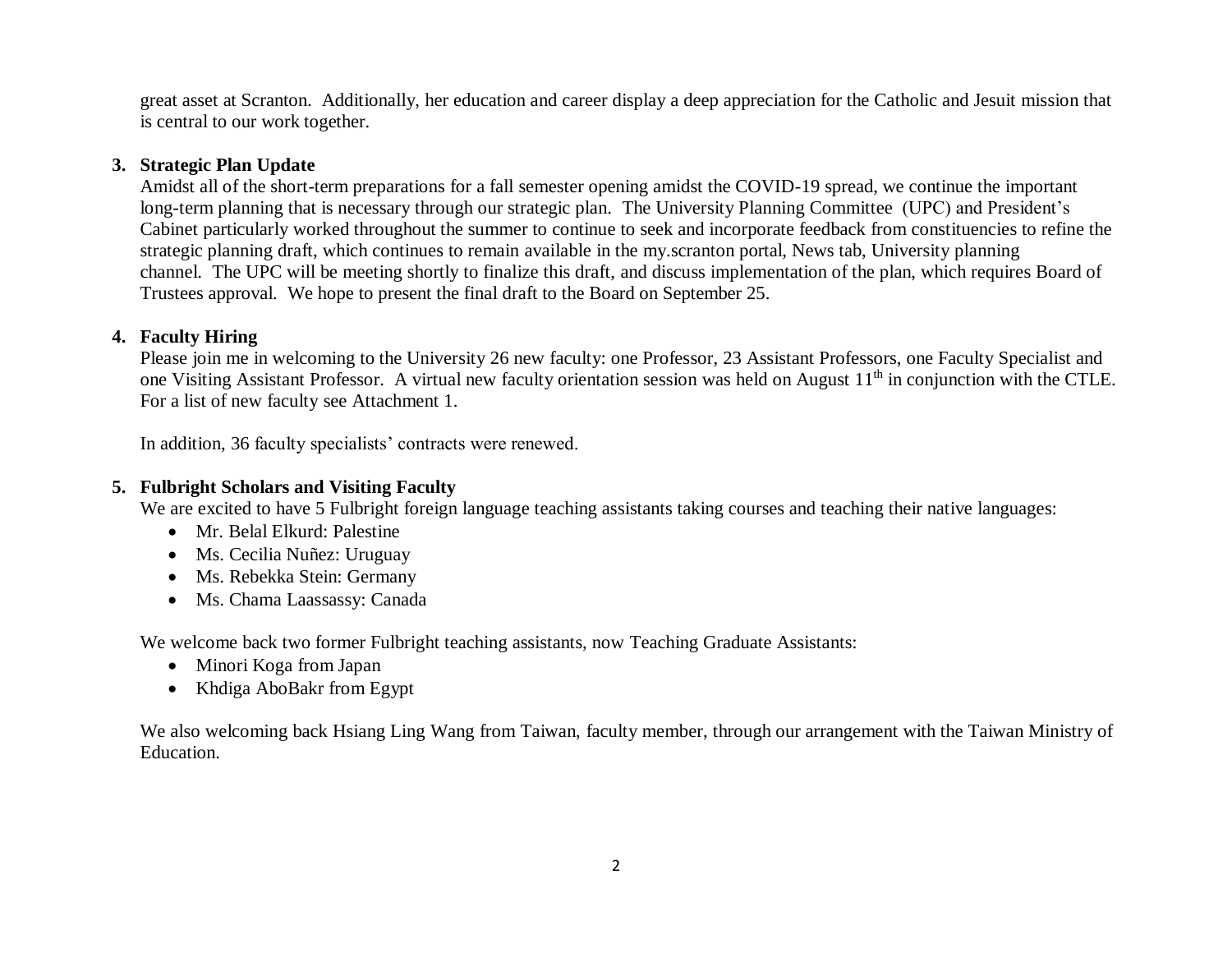## **6. Faculty Development**

#### *Provost Enhancement Awards*

9 Faculty were awarded Provost Enhancement Awards last year.

#### *Faculty Grants*

During the 2019-2020 academic year the following grants were awarded to our faculty: 7 Intersession Grants, 8 Summer Grants, and 4 Clavius Grants were awarded to 12 faculty members. The Office of Research and Sponsored Programs awarded 11 President's Fellowships for Summer Research in 2020.

#### *Faculty Travel*

Faculty travel funds supported 125 faculty traveling to 156 conferences in 2019-2020.

#### *Sabbaticals*

| Fall                       | <b>Spring</b>           | <b>Academic Year</b> |
|----------------------------|-------------------------|----------------------|
| Mary Jane DiMattio         | Fr. Timothy Cadigan     | Michael Azar         |
| Debra Fetherman            | <b>Arthur Catino</b>    | Jason Grahm          |
| Fr. John Levko             | <b>Jones DeRitter</b>   | Susan Mendez         |
| Cyrus Olsen                | Marian Farrell          |                      |
| Abhijit Roy                | Marlene Morgan          |                      |
| Ann Royer (Pre-Tenure)     | Hong Nguyen             |                      |
|                            | Carole Slotterback      |                      |
| <b>Summer/Intersession</b> | Jennifer Vasquez        |                      |
| <b>Frank Conserette</b>    | Patricia Wright         |                      |
|                            | Aiala Levy (Pre-Tenure) |                      |

# **7. Curriculog**

In the spring semester I committed to providing an update to Faculty Senate on the motion put forward by the Shared Governance Committee to consider purchasing a curriculum management system such as CURRICULOG in order to facilitate the curriculum review process and catalog changes*.* Last week I spoke with the Faculty Senate Executive Committee about this and we will continue to assess this possibility in light of the current financial constraints of the university.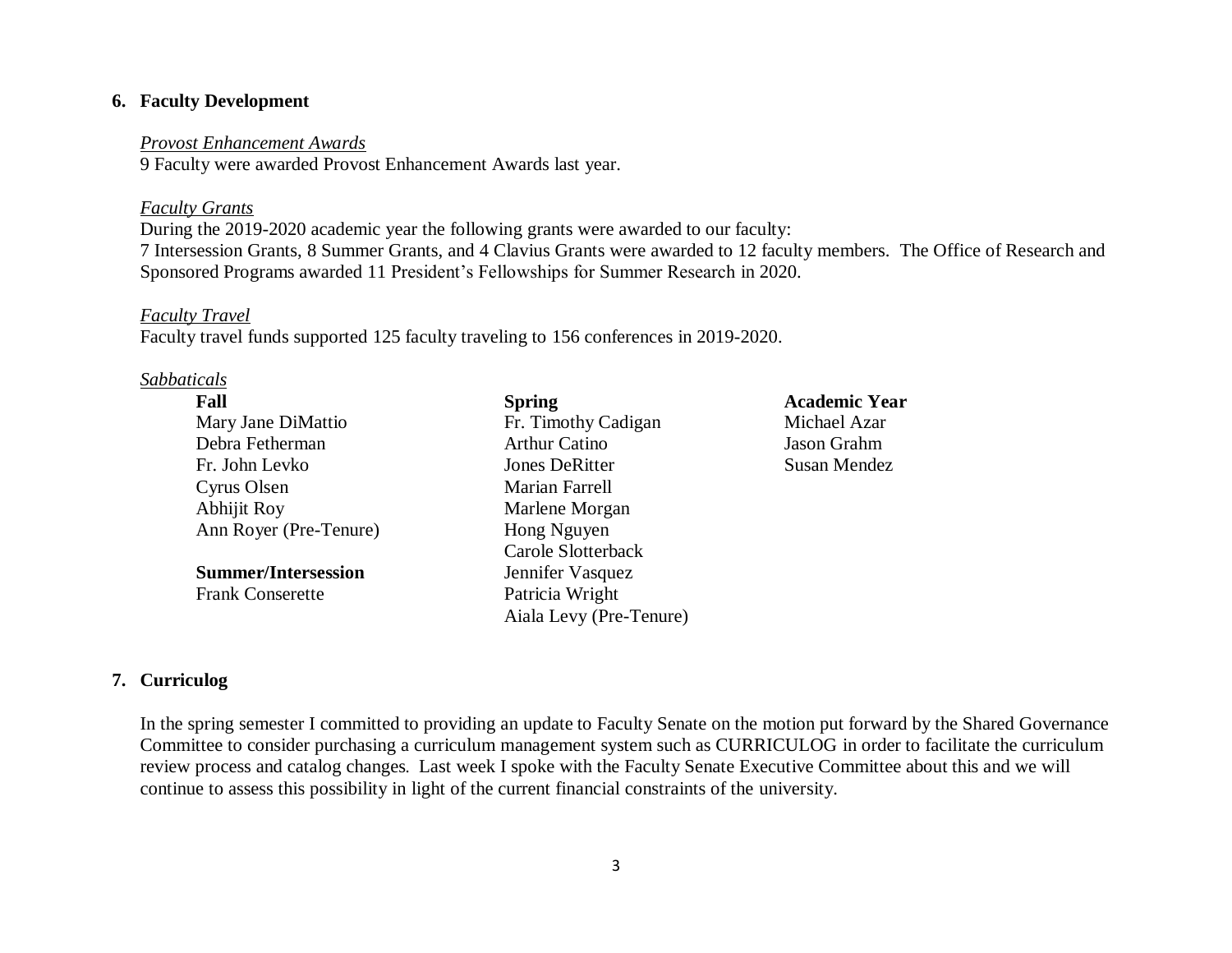# **8. Rankings**

It is a tradition for the Provost to report our institutional rankings each year. For the 19<sup>th</sup> consecutive year, The Princeton Review included Scranton among the nation's "Best 386 Colleges" in its annual guidebook that published Aug. 18. In addition, The Princeton Review ranked Scranton for the sixth consecutive year among the nation's "Best Campus Food" (No. 7) and "Best Science Lab Facilities" (No. 8). The Princeton Review also ranked Scranton at No. 15 in the nation for "Most Religious Students."

The 2020 edition of the guidebook includes detailed profiles of each of "The Best 386 Colleges." Scranton's profile stated that students "like the fact that they are required to take courses in the 'humanities, philosophy, and theology irrespective of [their] major.' In turn, this ensures that students receive a well- rounded education." Students also touted Scranton's strong science programs and high acceptance rates to medical schools. Student's also praised the faculty saying "they're just so engaging and really know how to present the material in such a way that it's interesting for us as students."

In addition to The Princeton Review, *U.S. News* has ranked Scranton among the top 10 "Best Regional Universities in the North" for 26 consecutive years, placing the University No. 6 in its 2020 edition of the "Best Colleges" guidebook. *U.S. News* also ranked Scranton No. 5 in its category in a listing, based on peer assessment recommendations, of the nation's "Most Innovative Schools," which recognizes colleges that are making "innovative improvements in terms of curriculum, faculty, students, campus life, technology or facilities." In addition, *U.S. News* ranked Scranton No. 12 in its category in its "Best Undergraduate Teaching" listing of the top colleges in the nation expressing "a strong commitment to undergraduate teaching*."* 

Niche.com ranked Scranton No. 18 among the 2020 Best Catholic Colleges in America, which is a ranking based on key statistics and student reviews using data from the U.S. Department of Education. According to their website, "top-ranked Catholic colleges are leading academic institutions that offer students an education and college experience rooted in Catholic traditions and faith."

College Factual ranked Scranton No. 22 in its 2020 list of "Best Colleges Affiliated as Roman Catholic Nationwide." The national ranking is based their analysis of retention and graduation rates, student loan default rates, overall average post- graduation earnings based on PayScale and College Scorecard data, among other data. Scranton ranked No. 3 "Best Colleges Affiliated as Roman Catholic in Pennsylvania."

College Choice ranked Scranton No. 23 among just 75 "Best Catholic Colleges and Universities" in the nation. The ranking was based on their analysis of the college's reputation, net cost, financial aid and average graduate salary, which used publicly available data from websites of the schools, the National Center for Educational Statistics, *U.S. News and World Report*, and Payscale.com.

In April of 2020, College Consensus ranked Scranton No. 37 among the "Best Catholic Colleges and Universities" in America. For the ranking, College Consensus calculated an "average rating score" for colleges based on national guidebook rankings, which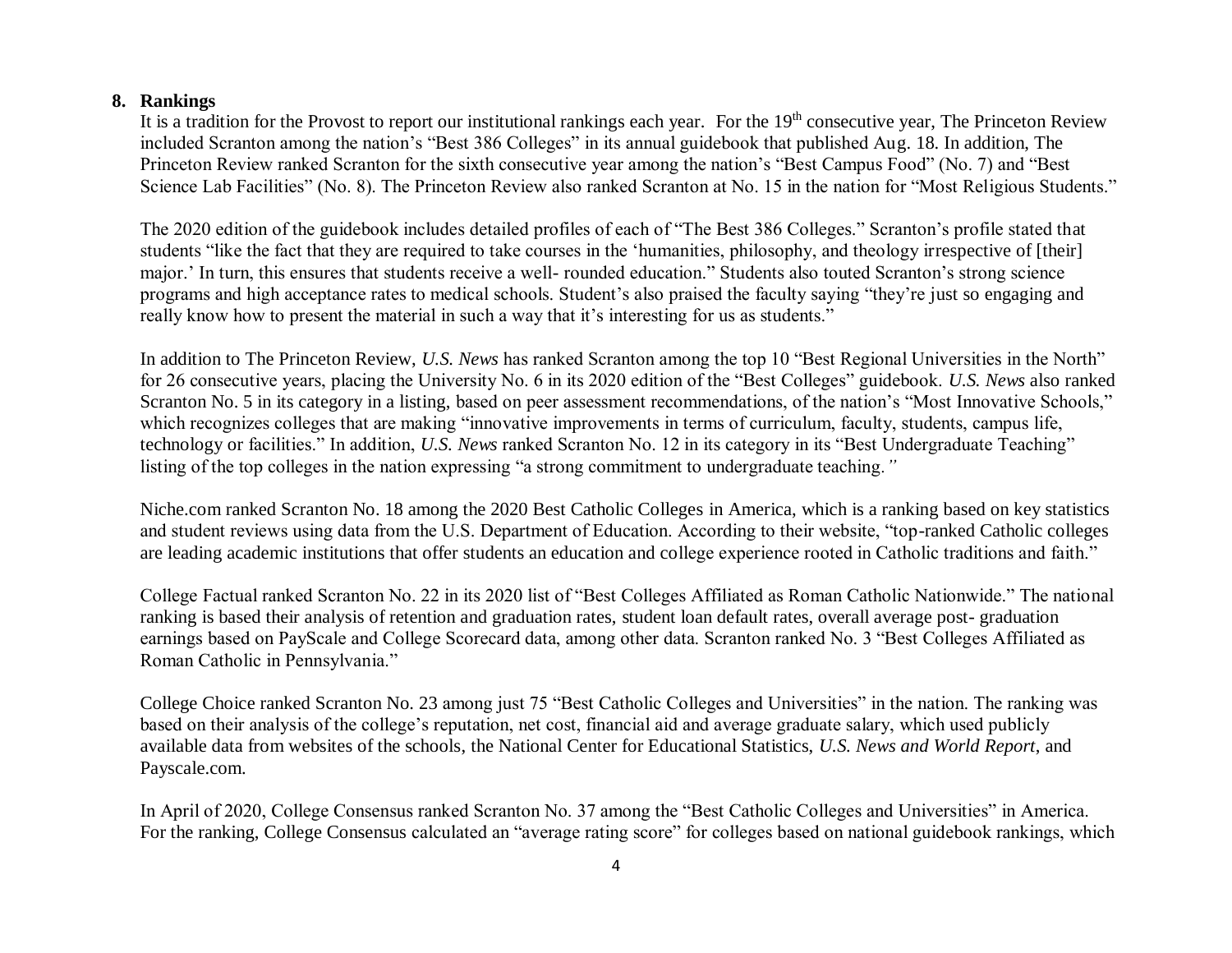include *U.S. News and World Report*, *Forbes*, *The Wall Street Journal* and others. College Consensus also calculated an "overall score" for colleges based on student reviews posted on multiple sites, including Niche.com. The schools were ranked based on a "consensus ranking" that combined both these scores.

## **9. Intersession Grant Proposals**

A call for proposals for Intersession 2021 Grants went out. The deadline for full-time faculty interested in submitting a proposal for an Intersession Grant is September 25<sup>th</sup>.

#### **10. Curriculum Deadlines:**

In order to provide reviewing bodies sufficient time to review and approve curriculum proposals for inclusion in the 2021-2022 undergraduate and graduate catalogs registration materials, please adhere to the following deadlines. Please plan accordingly to ensure that your dean's office has time to review the proposal in advance of the Curriculum Committee deadlines. Submissions received after deadlines will be considered for the subsequent term or academic year.

## **CCC Deadlines**

All proposals must be submitted to the CCC Chair (chair\_ccc@scranton.edu) by the dates indicated below:

- Courses requesting GE attribute(s) for first offerings in Intersession/Spring 2021 September 14, 2020
- Courses requesting GE attributes(s) for first offerings in Summer/Fall 2021 February 8, 2021

#### **FSCC Deadlines**

All proposals must be posted to the Faculty Senate Curriculum Board by the dates indicated below:

| • Deadline to post new program (and new courses associated with that program) | December 7, 2020  |
|-------------------------------------------------------------------------------|-------------------|
| • Deadline to post program changes                                            | February 8, 2021  |
| • Deadline to post new courses                                                | February 8, 2021  |
| • Deadline to post course changes                                             | February 19, 2021 |
| • Deadline to post small editorial changes                                    | March 22, 2021    |
| • Deadline for catalog curricular contributors to send changes to their dean  | March 22, 2021    |

### **11. Other Updates**

 Congratulations to Dr. Mary Jane Hanson who was recently honored to become a Fellow in the American Academy of Nursing (FAAN). This distinguished honor recognizes her as a leader in the profession of nursing. In October she will be inducted into an elite group of approximately 2,400 nurses in the United States. Our Nursing Department is fortunate to have two faculty members, Dr. Margarete Zalon and now Dr. Mary Jane Hanson, to receive this prestigious honor.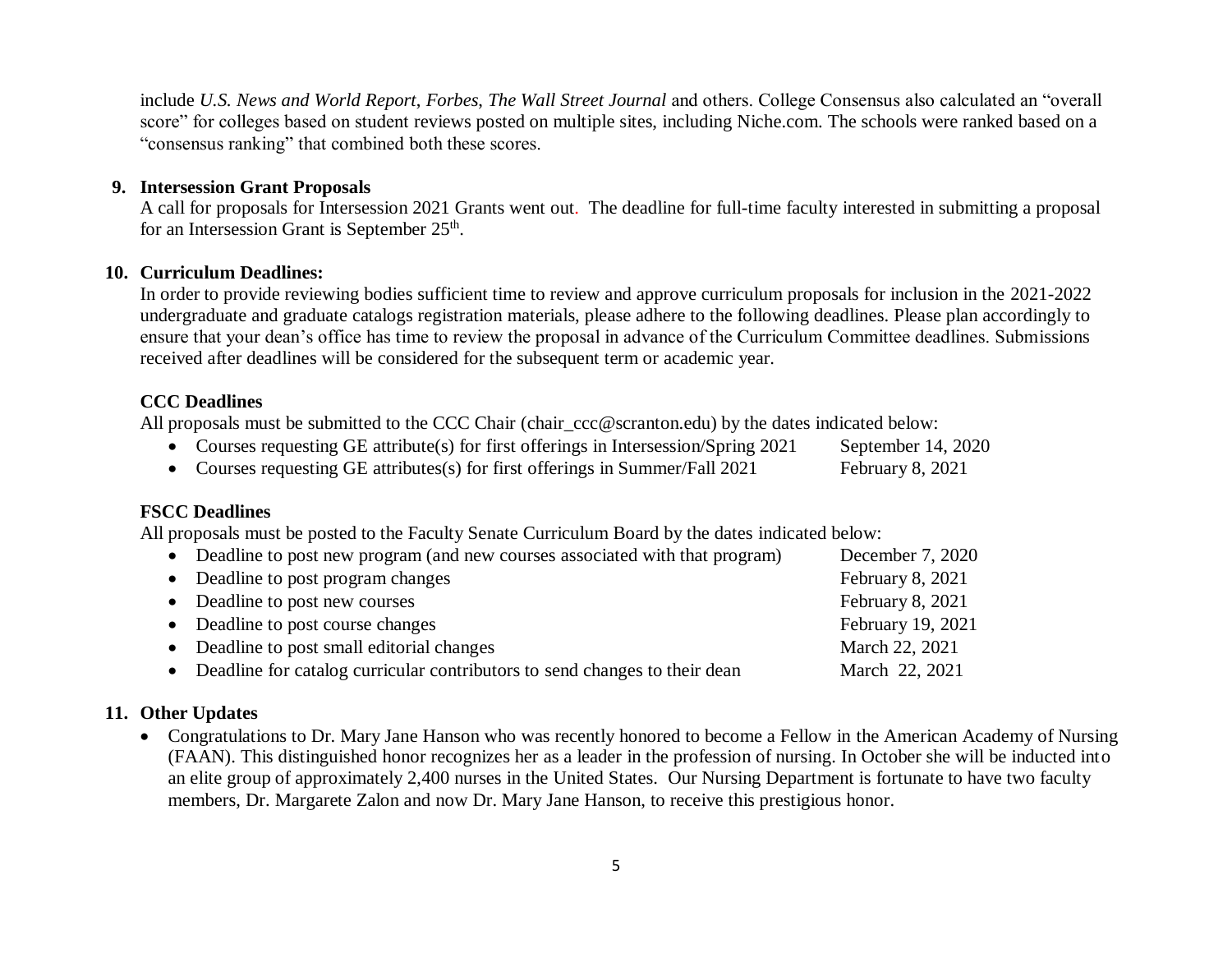- The Kosher Capones: A History of Chicago's Jewish Gangsters," by University of Scranton English and Theatre Professor Joe Kraus, Ph.D., was awarded the 2019 bronze Indie Award in the category of history (adult non-fiction). The award recognizes the best books published in 2019 from small, indie, and university presses, as well by self-published authors.
- Stacy Smulowitz, Ph.D., Assistant Professor of Communication and Media at The University of Scranton, was named executive director for the Eastern Communication Association, the oldest professional communication association in the United States.
- For the second year in a row, the Institute of Management Accountants (IMA) recognized the University of Scranton's student chapter as one of just five Outstanding Student Chapters in the nation for the 2019-2020 academic year. The IMA's Award of Excellence is presented to the top student chapters that qualified for Gold Status. Officers of the University's IMA student chapter for 2019-2020 were: Ngoc Nguyen of Ho Chi Minh City, Vietnam, president; Rosemary Wolf of Little Neck, New York, vice president; Grace Gallagher of Dalton, secretary; and Sarin Baldante of Sayville, New York, treasurer. Ashely Stampone a Faculty Specialist in the Accounting Department serves as faculty advisor.
- Daniel J. Gaydon, was one of two University of Scranton Doctor of Business Administration (DBA) candidates and professors of accounting, who were awarded prestigious Institute of Management Accountants' Lybrand medals for 2020. The article "SEC Whistleblower Program Continues to Expand," co-authored by DBA candidate Gaydon and Douglas M. Boyle, D.B.A., Chair of the Accounting Department at Scranton, was awarded the 2020 Lybrand Silver Medal. The 2020 Lybrand Bronze Medal was awarded for the article "Goodwill Accounting: The Matter of Serial Non-Impairment," co-authored by DBA candidate Marcus Burke, Dr. Boyle, and Daniel P. Mahoney, Ph.D., Professor of Accounting at Scranton.